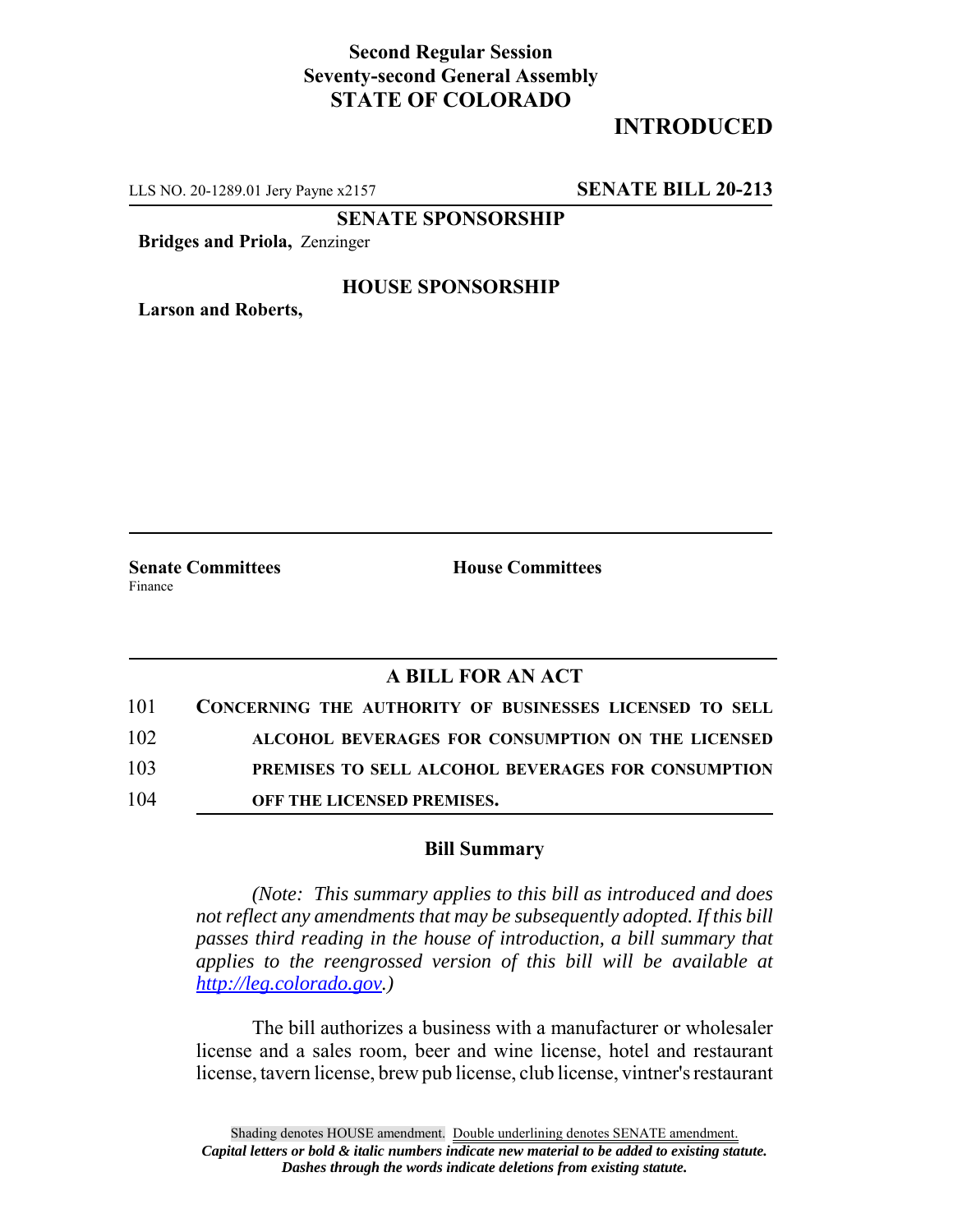license, distillery pub license, lodging and entertainment license, or fermented malt beverage on- and off-premises retailer license (retailer) to deliver alcohol beverages to customers and to allow customers to take the beverages off the licensed premises. The beverages may be sold or delivered in a sealed container that complies with state licensing authority rules and may be sold by the drink or by multiple drinks.

The following requirements are also placed on the sale or delivery of alcohol beverages by retailers:

- The customer must be 21 years of age or older;
- ! If the governor has not declared an emergency, the order may contain no more than 750 milliliters of vinous liquors and spirituous liquors and no more than 72 fluid ounces of malt liquors, fermented malt beverages, and hard cider;
- ! If the governor has not declared an emergency or the retailer is not a wholesaler or manufacturer that operates a sales room, the retailer must derive no more than 50% of its gross annual revenues for sales of food and alcohol beverages from the sale of alcohol beverages through takeout orders and that the retailer delivers;
- ! If the governor has not declared an emergency, the retailer must have a permit to sell takeout or deliver alcohol beverages; and
- ! Delivery must be made by an employee of the licensee who is 21 years of age or older and who has satisfactorily completed seller and server training under the responsible vendor program.

The bill directs the state licensing authority to adopt rules:

- ! Specifying the types of containers to be used for delivery of alcohol beverages;
- ! Creating a permit for retailers to engage in takeout and delivery of alcohol beverages;
- ! Setting fees for takeout and delivery permits; and
- ! Concerning any other matters necessary to implement the bill.

The bill does not apply to caterers and repeals on July 1, 2022.

1 *Be it enacted by the General Assembly of the State of Colorado:*

2 **SECTION 1.** In Colorado Revised Statutes, **add** 44-3-911 as

4 **44-3-911. Takeout and delivery of alcohol beverages - permit**

5 **- on-premises consumption licenses - requirements and limitations -**

<sup>3</sup> follows: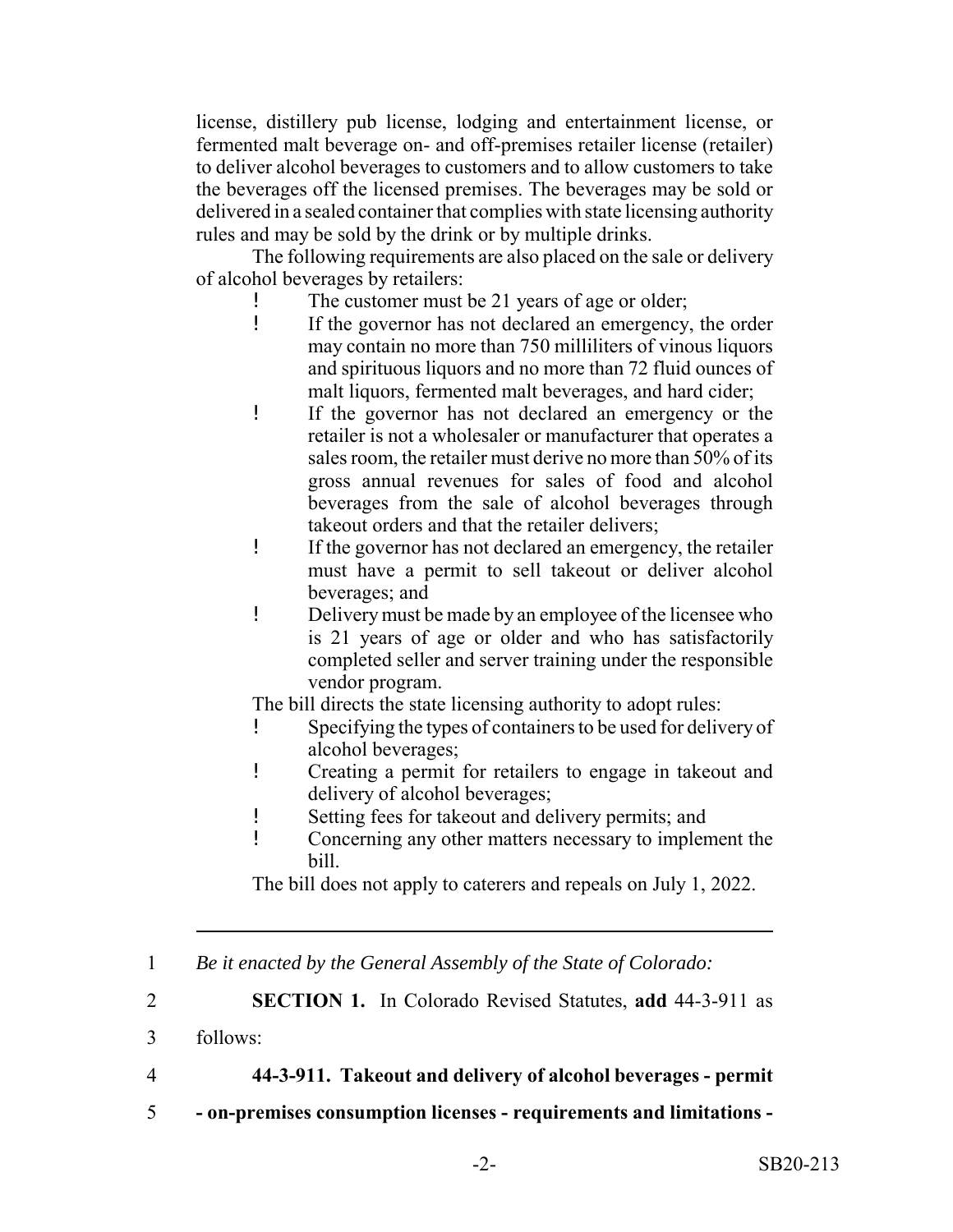**rules - definition - repeal.** (1) (a) NOTWITHSTANDING ANY OTHER 2 PROVISION OF THIS ARTICLE 3 OR ARTICLE 4 OF THIS TITLE 44 AND SUBJECT TO SUBSECTIONS (2) AND (3) OF THIS SECTION:

 (I) A LICENSEE MAY SELL AND DELIVER AN ALCOHOL BEVERAGE TO A CUSTOMER FOR CONSUMPTION OFF THE LICENSED PREMISES; AND

 (II) IF AN ALCOHOL BEVERAGE IS PART OF A TAKEOUT ORDER FOR CONSUMPTION OFF THE LICENSED PREMISES:

**(A) A CUSTOMER MAY REMOVE THE ALCOHOL BEVERAGE FROM**  THE LICENSED PREMISES IF THE ALCOHOL BEVERAGE IS IN A SEALED CONTAINER THAT COMPLIES WITH THE RULES OF THE STATE LICENSING AUTHORITY; AND

 (B) THE LICENSEE MAY ALLOW A CUSTOMER TO REMOVE THE ALCOHOL BEVERAGE FROM THE LICENSED PREMISES.

 (b) SUBJECT TO SUBSECTIONS (2) AND (3) OF THIS SECTION, A LICENSEE MAY SELL OR DELIVER ALCOHOL BEVERAGES UNDER THIS SECTION BY THE DRINK.

 (2) TO SELL AND DELIVER AN ALCOHOL BEVERAGE OR TO ALLOW A CUSTOMER TO REMOVE AN ALCOHOL BEVERAGE FROM THE LICENSED PREMISES AS EITHER IS AUTHORIZED UNDER SUBSECTION (1) OF THIS SECTION, THE LICENSEE MUST:

 (a) HAVE A PERMIT ISSUED UNDER THIS SECTION TO SELL ALCOHOL BEVERAGES FOR TAKEOUT OR DELIVERY; EXCEPT THAT THIS SUBSECTION (2)(a) DOES NOT APPLY IF THE GOVERNOR HAS DECLARED A DISASTER 24 EMERGENCY UNDER PART 7 OF ARTICLE 33.5 OF TITLE 24;

(b) SELL OR DELIVER:

 (I) THE ALCOHOL BEVERAGE ONLY TO A CUSTOMER WHO IS TWENTY-ONE YEARS OF AGE OR OLDER;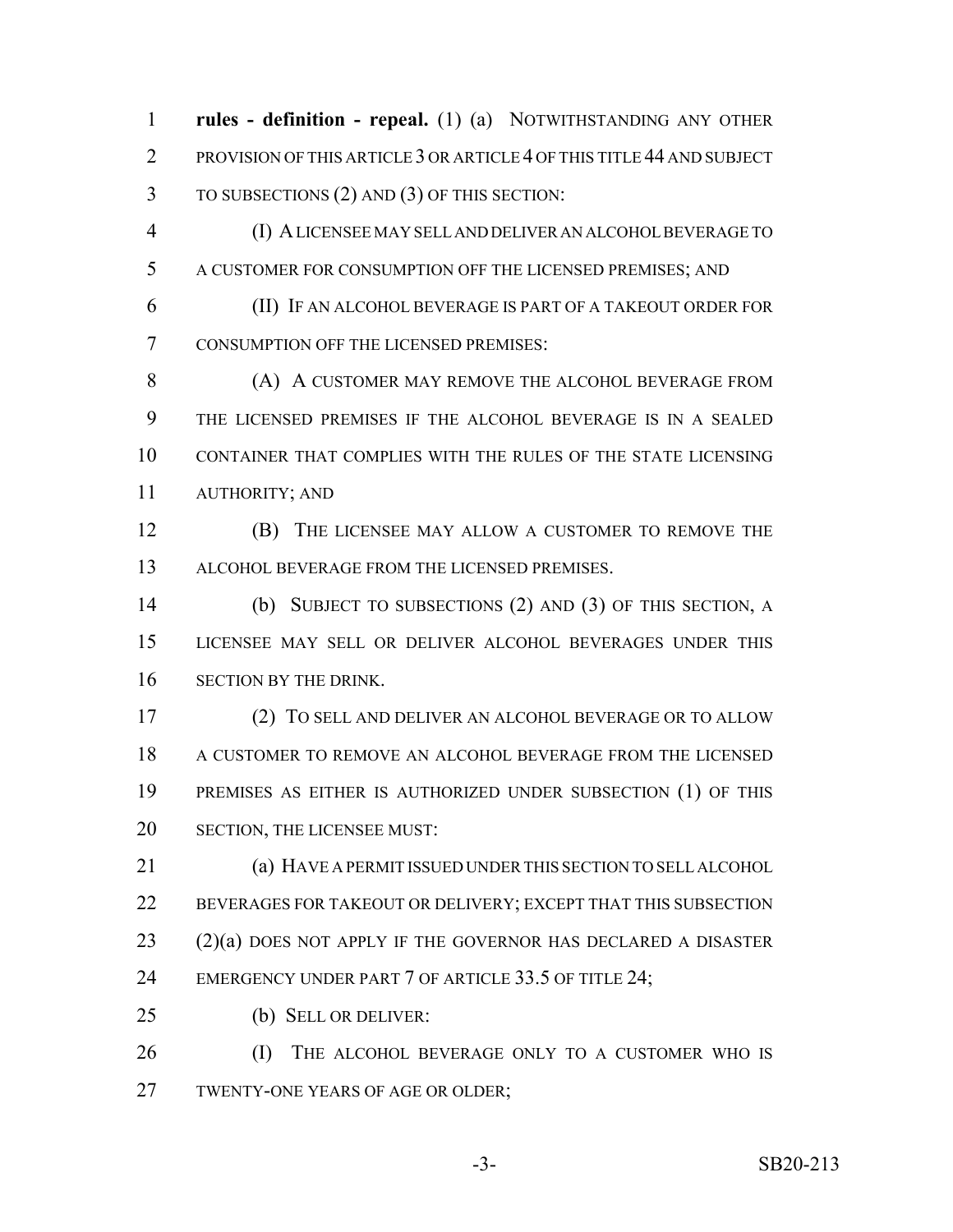(II) THE ALCOHOL BEVERAGE IN A SEALED CONTAINER THAT COMPLIES WITH THE RULES OF THE STATE LICENSING AUTHORITY; AND

 (III) NO MORE THAN THE FOLLOWING AMOUNTS OF ALCOHOL BEVERAGES PER DELIVERY OR TAKEOUT ORDER UNLESS THE GOVERNOR 5 HAS DECLARED A DISASTER EMERGENCY UNDER PART 7 OF ARTICLE 33.5 OF TITLE 24:

 (A) SEVEN HUNDRED FIFTY MILLILITERS, APPROXIMATELY 26.4 FLUID OUNCES, OF SPIRITUOUS LIQUORS AND VINOUS LIQUORS; AND

 (B) SEVENTY-TWO FLUID OUNCES, APPROXIMATELY TWO THOUSAND FORTY-SIX MILLILITERS, OF MALT LIQUORS, FERMENTED MALT BEVERAGES, AND HARD CIDER;

 (c) DERIVE NO MORE THAN FIFTY PERCENT OF ITS GROSS ANNUAL REVENUES FROM TOTAL SALES OF FOOD AND ALCOHOL BEVERAGES FROM THE SALE OF ALCOHOL BEVERAGES THROUGH TAKEOUT ORDERS AND THAT THE LICENSEE DELIVERS; EXCEPT THAT:

 (I) THIS SUBSECTION (2)(c) DOES NOT APPLY IF THE GOVERNOR HAS DECLARED A DISASTER EMERGENCY UNDER PART 7 OF ARTICLE 33.5 18 OF TITLE 24; OR

 (II) THIS SUBSECTION (2)(c) DOES NOT APPLY TO A SALES ROOM AT A PREMISES LICENSED UNDER SECTION 44-3-402 OR 44-3-407; AND

21 (d) IF AN ALCOHOL BEVERAGE IS BEING DELIVERED, USE A DELIVERY PERSON WHO COMPLIES WITH SUBSECTION (3) OF THIS SECTION. (3) TO DELIVER AN ALCOHOL BEVERAGE UNDER THIS SECTION, THE DELIVERY PERSON MUST:

 (a) DELIVER THE ALCOHOL BEVERAGE TO A PLACE THAT IS NOT 26 LICENSED UNDER THIS ARTICLE 3 OR ARTICLE 4 OF THIS TITLE 44;

(b) BE AN EMPLOYEE OF THE LICENSEE WHO IS TWENTY-ONE YEARS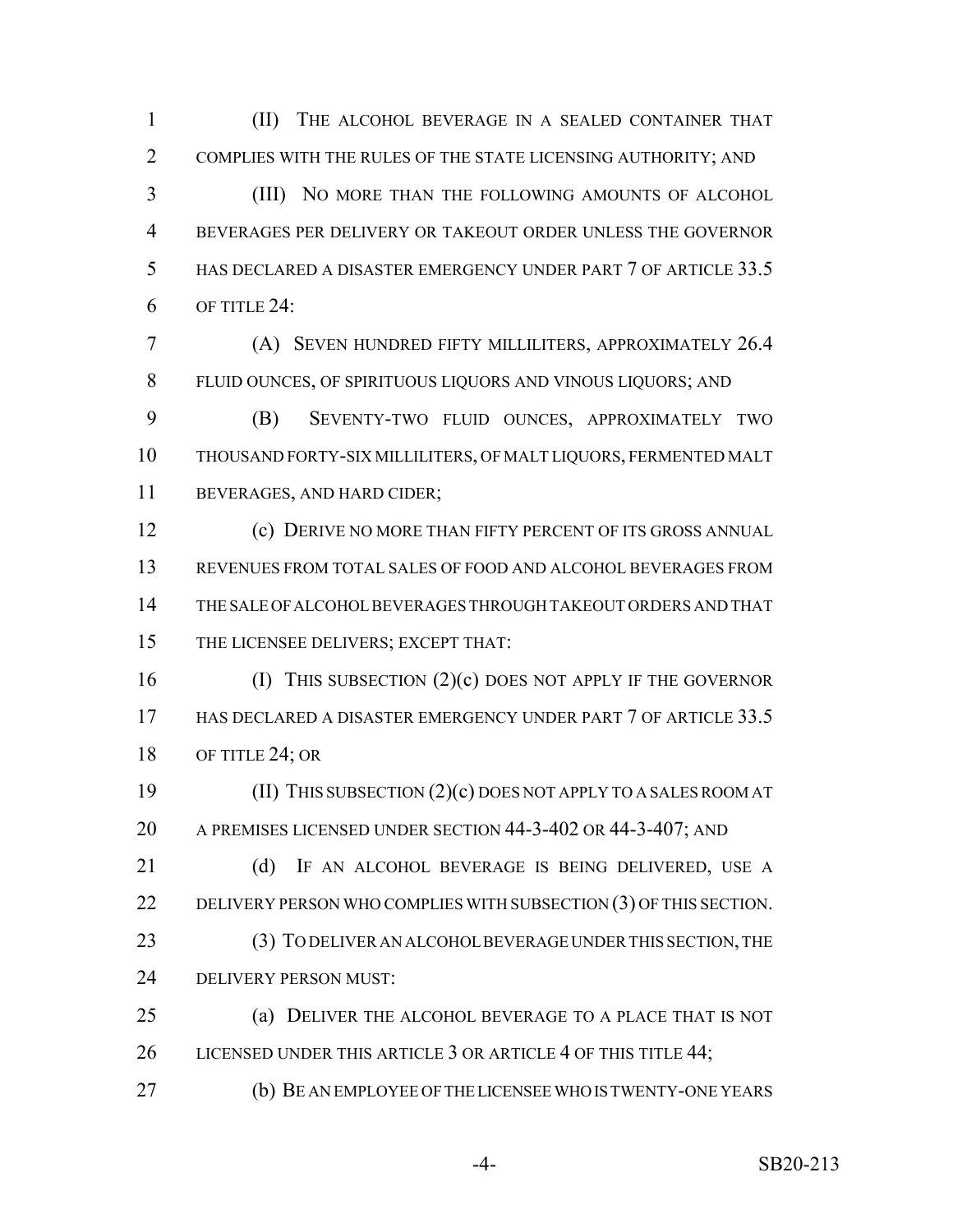OF AGE OR OLDER;

 (c) DELIVER AN ALCOHOL BEVERAGE ONLY TO A PERSON WHO IS TWENTY-ONE YEARS OF AGE OR OLDER; AND (d) HAVE SATISFACTORILY COMPLETED THE SERVER AND SELLER TRAINING PROGRAM ESTABLISHED UNDER SECTION 44-3-1002. (4) (a) THE STATE LICENSING AUTHORITY SHALL PROMULGATE RULES: (I) SPECIFYING THE TYPES OF CONTAINERS THAT MAY BE USED FOR TAKEOUT OR DELIVERY OF AN ALCOHOL BEVERAGE UNDER THIS SECTION; (II) CREATING A PERMIT FOR TAKEOUT AND DELIVERY OF ALCOHOL BEVERAGES; **(III) SETTING FEES FOR THE PROCESSING AND APPROVAL OF A**  TAKEOUT OR DELIVERY PERMIT APPLICATION; AND (IV) CONCERNING ANY OTHER MATTER NECESSARY FOR THE SAFE AND EFFECTIVE IMPLEMENTATION OF THIS SECTION. (b) THE STATE LICENSING AUTHORITY SHALL ISSUE A PERMIT TO A LICENSEE TO SELL ALCOHOL BEVERAGES FOR TAKEOUT AND DELIVERY IF THE LICENSEE DEMONSTRATES THE ABILITY TO COMPLY WITH THIS SECTION.A PERMIT ISSUED UNDER THIS SUBSECTION (4) IS SUBJECT TO THE SUSPENSION AND REVOCATION PROVISIONS SET FORTH IN SECTION 44-3-601.

22 (5) FOR THE PURPOSES OF THIS ARTICLE 3 AND ARTICLE 4 OF THIS TITLE 44, AN ALCOHOL BEVERAGE THAT IS SOLD AND DELIVERED TO A CUSTOMER'S HOME FOR CONSUMPTION OFF THE LICENSED PREMISES UNDER THIS SECTION IS SOLD AT THE LICENSED PREMISES.

 (6) (a) AS USED IN THIS SECTION, "LICENSEE" MEANS A PERSON ISSUED A LICENSE UNDER SECTION 44-3-402 THAT OPERATES A SALES